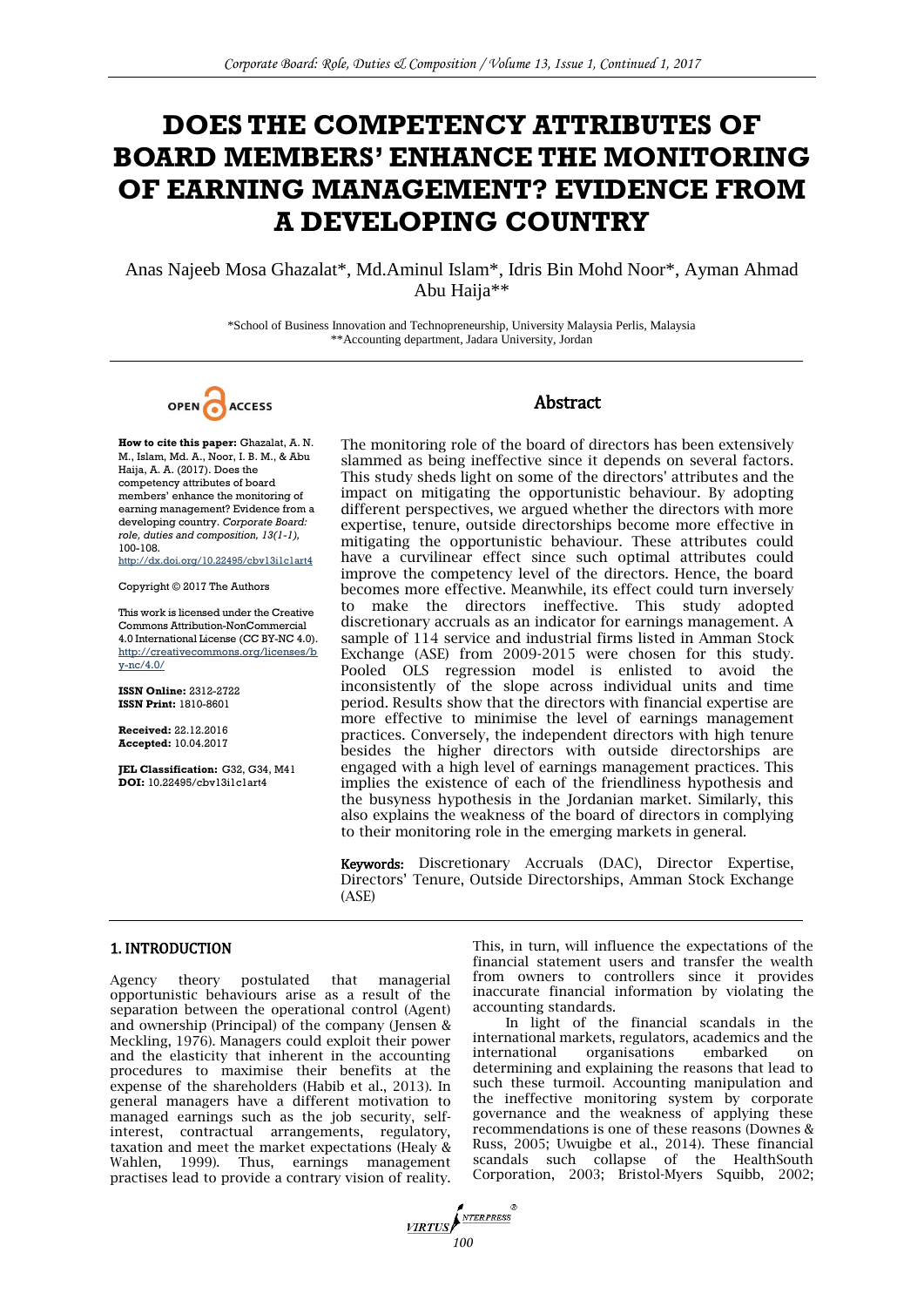Enron, 2001 and WorldCom, 1990 in the US; One-Tel, 1995; HIH, 2001 and Harris Scarfe, 2001 in Australia; Parmalat, 2003 in Italy and Lernout & Hauspie, 2000 in Belgium. Overall, regulators in sought to develop effective systems to limit the opportunistic behaviours and the financial problems such as the corporate governance. In Jordan, regulators issued the Jordanian corporate code in January 2009 [\(JSC,](#page--1-0)  [2009\)](#page--1-0). This code defined and covered the composition, responsibilities and the subcommittee of the board of directors, shareholder rights, disclosure and transparency in attempted to establish the rational governance principles.

However, the board of directors is one of the important corporate governance mechanisms (such as the audit committee, nomination-compensations committee, compensation contract, disclosure and external audit factors). When the agency conflict a raise between agent and principal the board can play a pivotal role in minimising the divergence gap. The effectiveness level of the board of directors in monitoring the opportunistic behaviours can be achieved from different characteristics such as independence directors, board size, meeting, CEO duality and the subcommittees [\(Xie, 2001; Ebrahim,](#page--1-0)  [2007; Goh, 2009\)](#page--1-0). This, in turn, leads to reducing the level of the agency costs through monitoring the managerial opportunistic behaviours. Hence, the effectiveness of the board of director could improve through different other factors that refer to the competency of the board members such as their financial expertise, tenure, holding outside directorships. This attributes would indicate to the director knowledge, familiarity and ability to dealing with the market, taking decisions and accounting aspects [\(Beasley, 1996; Lanfranconi & Robertson,](#page--1-0)  [2002; Vafeas, 2003\)](#page--1-0).

This study empirically examines whether the board of directors with more financial expertise, tenure and holding outside directorships have become more effective in monitoring the earnings management practices. These attributes enhance the board member ability to achieve their tasks since directors are the coordinator between inside and outside environment. Directors should be familiar with the financial and accounting aspects. Hence, directors gain more knowledge and become familiar with the firm's operations when served for a longtime period on the board "long tenure". While, outside directorships assist directors to acquire new skills and quality of knowledge thus improve their monitoring power and the governance expertise [\(Lanfranconi & Robertson, 2002; Anderson et al.,](#page--1-0)  [2004; Jiraporn et al., 2009; Kim et al., 2014\)](#page--1-0).

The directors would act with these attributes to maintain their reputations and increase experiences which explain the improving of the directors' monitoring role. [Fama and Jensen \(1983\)](#page--1-0) argued monitoring responsibilities of the board of directors under the reputation hypothesis since the directors should achieve their tasks effectively in an attempt to increase and maintain their reputational capital. Also, [Vafeas \(2003\)](#page--1-0) recommends that the directors who worked for a long period on the same firm, under the expertise hypothesis, become more able to monitor the opportunistic behaviours and control the company interests with high competence and commitment. Directors with the outside directorship could provide extra value for the firm's governance policy thus lead them to achieve the responsibilities in the pivotal way [\(Kiel & Nicholson, 2003\)](#page--1-0). In contrary, these attributes could be shifted the board of director to be ineffective. Since it could have a curvilinear effect, hence, it's could be engaged directors with a lower level of monitoring roles. Friendly relations could arise between the board members and managers of the firm when the directors served for a long time "the entrenchment hypotheses". Thus the independent directors or the directors as all worthless while they do not appear any effectiveness for monitoring process [\(Vafeas,](#page--1-0)  [2003\)](#page--1-0). On the other hand, directors with multiple directorships become exhaustedd, distraught and too busy, under the busyness hypothesis, as a consequence of the multitude of activities related to the companies they represent [\(Lipton & Lorsch,](#page--1-0)  [1992; Ferris et al., 2003\)](#page--1-0). Therefore, directors could become less effective in monitoring the managerial opportunistic behaviours depending on the degree of preoccupation attributable to the multiple directorships. Empirically, this study contributes to the literature through examining the association between the competency attributes (i.e.: financial expertise, the length of tenure, the proportion of multiple directorships) of the board of directors and earnings management.

The rest of the paper is organised as follow. Section two comprise an explanation for a literature and hypotheses development within the outline of the theoretical background; section 3 describes the sample and data collection process. Also, discusses the models and the variables measurement approach. Section 4, present the empirical results and discussion. Finally, section 5 concludes the paper.

## 2. LITERATURE REVIEW AND HYPOTHESES DEVELOPMENT

Directors on the personal level should enjoy variety skills and experiences to achieve their responsibilities optimally. In constraining and monitoring, managerial opportunistic behaviours directors with a high level of competency would be more effective. For instance, competency of the board can achieve through directors with financial expertise, long tenure or the combining outside directorship. However, companies with competent directors would be more stable since they are able to monitor and interrogate managers, developed strategies of the company and focused on the company operations to achieve the optimal financial objectives [\(Barton et al., 2004\)](#page--1-0). The familiarity of directors with the financial and accounting procedures would improve the ability of directors to monitoring managerial behaviours effectively. Hence, minimise the opportunistic behaviours and improve the quality of financial statement [\(Beasley,](#page--1-0)  [1996; Anderson et al., 2004\)](#page--1-0). Directors financial expertise could derive from the director tenure and combine outside directorships [\(Badolato et al.,](#page--1-0)  [2014\)](#page--1-0).

Therefore, directors with financial expertise would achieve better governance and preserve the value of the company [\(Güner et al., 2008\)](#page--1-0). In line with this argument, [Xie et al. \(2003\)](#page--1-0) noted that directors with financial knowledge and expertise are more effective to minimise earnings management practices. As well as, [Park and Shin \(2004\)](#page--1-0) pointed that the earnings management practices are at the low level when the board members are from the financial intermediaries. Also, they referred that

**VIRTUS**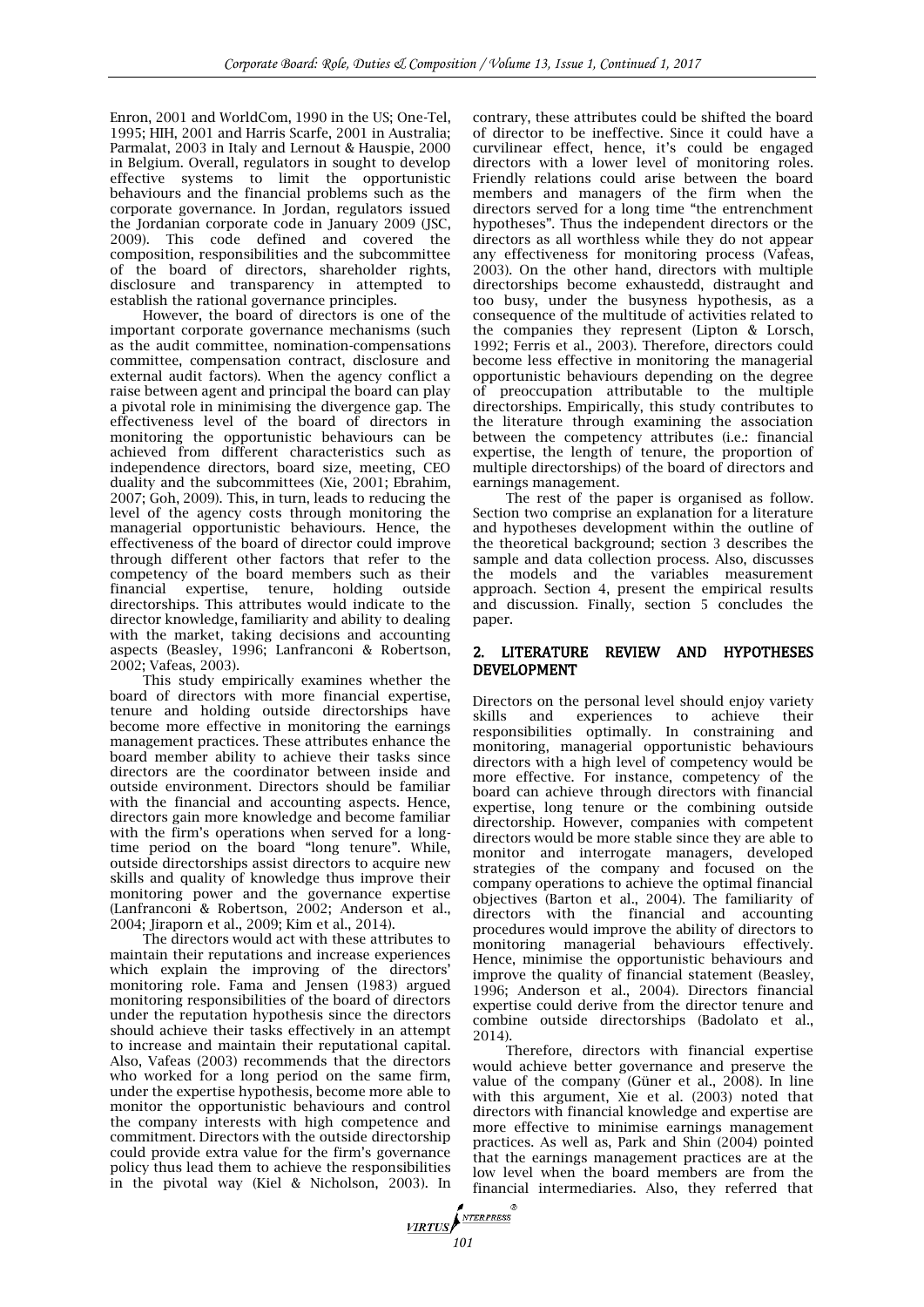possession of sufficient financial experience by the outside directors provides a comprehensive understanding of the company operations. Even so, [Gul and Leung \(2004\)](#page--1-0) recommend that the higher presence of the directors with the financial expertise could explain the declining level of voluntary disclosure.

Empirically, [Lin and Hwang \(2010\)](#page--1-0) found that board members with higher financial expertise play a pivotal role in minimising the level of discretionary accruals. Thus more monitoring power over the managerial opportunistic behaviours come from the experienced directors as well as high level of conservatism in preparing the financial statement [\(Yunos et al., 2011; Uwuigbe et al., 2014\)](#page--1-0). As the high level of experienced directors on financial and accounting contribute to an active governance, hence, minimise earnings management practices as result of improved the board's monitoring role.

*H1: A higher proportion of director's financial expertise is significantly related to lower level of earnings management practices.*

Directors tenure refer to the length of period that the directors served on the board [\(Byrd &](#page--1-0)  [Hickman, 1992\)](#page--1-0). Under the expertise hypothesis, directors with serving for a long tenure on the company board become more experienced and familiar with company operations (Anderson & [Bizjak, 2003; Vafeas, 2003\)](#page--1-0). Thus, directors become more effective in monitoring managerial behaviours since [Chtourou et al. \(2001\)](#page--1-0) noted a negative significant correlation between the outside director's tenure and earnings management. [Beasley \(1996\)](#page--1-0) argued that longer member tenure on the board lead to decrease the probability of fraud in financial statements. Results in the UK provide evidence that the earnings management existing in low level in firms with longer directors tenure [\(Peasnell et al.,](#page--1-0)  [2005\)](#page--1-0). Over the Post-SOX period, [Ghosh et al. \(2010\)](#page--1-0) pointed out that directors are more likely to monitor the opportunistic behaviours when they are served for a long time and have sufficient financial expertise. Thus, Long tenure directors more competent directors. While in Malaysia, [Abdul](#page--1-0)  Rahman and Ali (2006) noted that the independent director tenures not sufficient to enhance the directors' competency for monitoring managerial behaviours and evaluating the outputs of the financial reports. In Canadian firms, [Park and Shin](#page--1-0)  (2004) noted an insignificant relationship between directors' length of tenure and the level of discretionary accruals. Likewise, [Nugroho and Eko](#page--1-0)  (2012) found that directors tenure does not affect the earnings management practices in Indonesian listed firms.

On the other hand, directors with longer tenure inside the company board could link to friendship relations with the company managers [\(Vafeas, 2003\)](#page--1-0). Thus, for instance, independent directors' become meaningless since there are friendly relations that could combine the interests of the independent directors and managers. [Kim et al. \(2014\)](#page--1-0) maintain that directors' tenure is not effective therapy, it leads to impair the monitoring power. Consistent with [Marra and Mazzola \(2014\)](#page--1-0) who claim that the monitoring role of the independent directors is at a low level when served for a long period of time in the company. In keeping with the reputation hypothesis, under the agency theory, longer independent directors tenure in Jordanian firms is a mere presence to enhance the independent directors monitoring role.

*H2: longer independent director's tenures are significantly related to lower level of earnings management practices.*

In addition, multiple directorships refer to the sum of the outside memberships that occupied by the member of the board in the current time. Despite the lack of evidence, combining more one outside directorships considered as vital mechanisms that would co-opt external resources. Thus, they are more able to provide additional value for the firm governance policy since they take advantages from their memberships in other firms [\(Kiel & Nicholson, 2003\)](#page--1-0). This agrees with the [Zahra](#page--1-0)  and Pearce (1989) perspective whose consider the board members as boundary spanners that can provide active communication channels with other companies in the markets. Thus, take advantage of experiences of others and the development of expertise. Moreover, directors keep attention to their reputations that would improve their experience since its rise through performing very well in the other firms [\(Fama & Jensen, 1983\).](#page--1-0) Consequently, variate knowledge and experience can achieve through multiple directorships, then, improve the director's governance role [\(Jiraporn et al., 2009\)](#page--1-0).

[Saleh et al. \(2005\)](#page--1-0) noted expert directors with additional outside directorships become more effective in monitoring the earnings management, while, they pointed out that only the unmanaged negative earnings are negatively affected by the multiple directorships. [Field et al. \(2013\)](#page--1-0) refers to the multiple directorships as mechanisms that improve the directors' expertise since they found a higher presence of directors with multiple directorships the higher firm value. This, in turn, would lead directors to be more effective in monitoring and advising. On the other hand, [Nugroho and Eko \(2012\)](#page--1-0) and [Jamaludin et al. \(2015\)](#page--1-0) noted the insignificant relationship between busy directors and earnings management proxy in Indonesian listed firms and Malaysian Government Linked Companies respectively. Contrariwise, [Sarkar](#page--1-0)  et al. (2008) pointed out that the earnings management practices are in high level when independent directors are busy in the larger 500 Indian firms. likewise, [Sharma and Iselin \(2012\)](#page--1-0) noted that the financial misstatements are significantly and positively correlated with the independence directors tenure and multiple directorships in the audit committee. Thus, the multiple directorships would lead to weakens of the monitoring role of the board. Overall, the effect of the multiple directorships is inconclusive. Thus, following the reputation hypotheses, directors with outside memberships in Jordan would be more effective to monitor the opportunistic behaviours.

*H3: A higher proportion of directors with additional outside directorships are significantly related to lower earnings management practices.*

## 3. RESEARCH METHODS

## 3.1. Sample and Data

In this study, data was derived from the financial statement for the firms listed in the industrial and services firms (non-financial firms) of Amman Stock Exchange (ASE). Our sample covers the period from

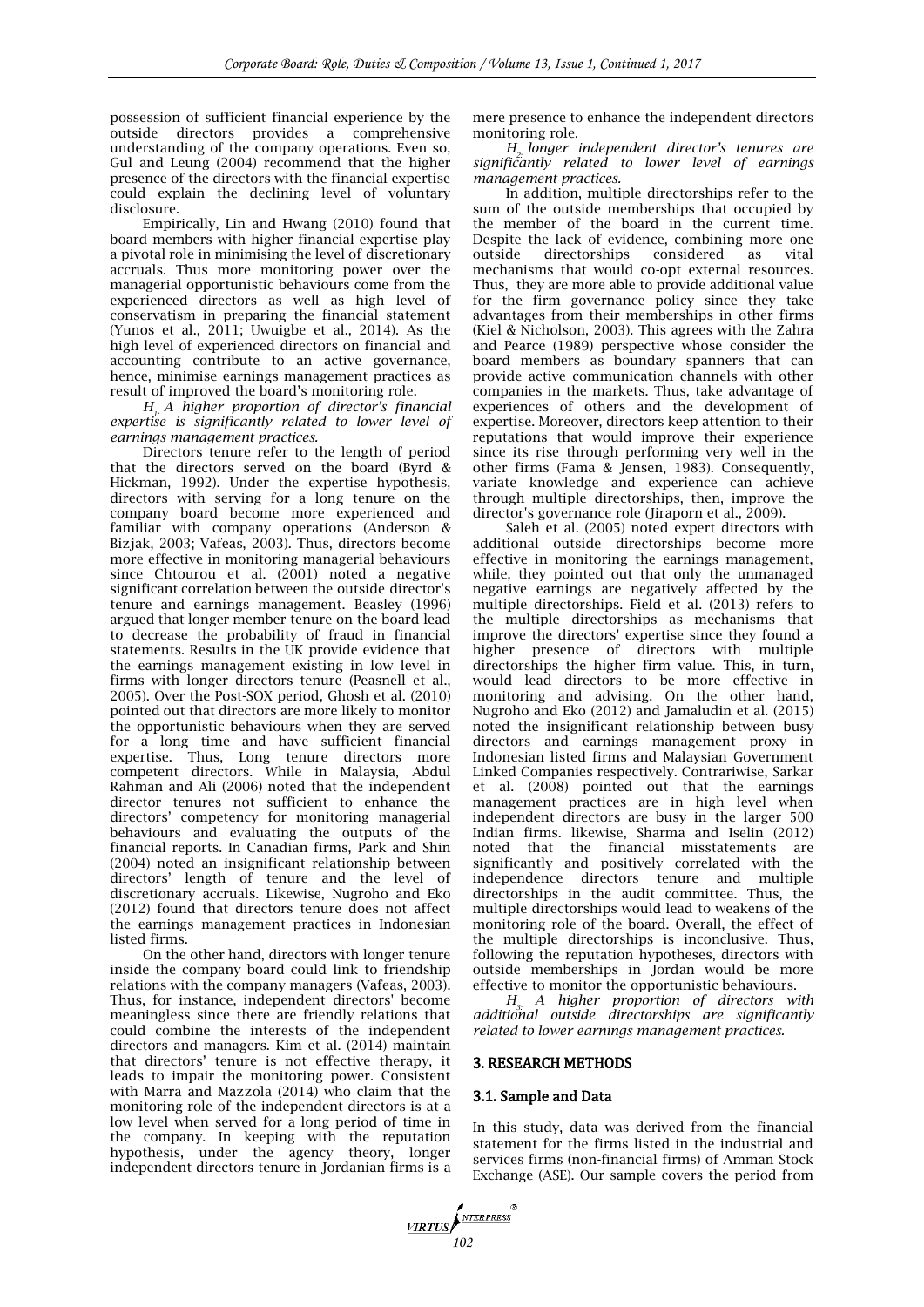2009-2015 because the Jordanian corporate code was established and activated at the beginning of 2009. However, data comprise 798 firm-observation for 114 continues firms over the study period. Panel data methodology used in the attempt to achieve the study objective by exploration the effect of independents variables on the earnings management proxy. Panel data considered as a combination of both type of data cross-sectional and time-series [\(Yaffee, 2003\).](#page--1-0) Using data for a long time of period and different companies in different sectors would provide more efficient results for the measuring the proxy of earnings management [\(Ronen & Yaari,](#page--1-0)  [2008; Muchoki, 2013\)](#page--1-0). Pooled OLS regression model is enlisted to avoid the inconsistently of the slope across individual units and time period [\(Baltagi,](#page--1-0)  [2005\)](#page--1-0).

#### 3.2. Measurement Variables

#### 3.2.1. Earnings Management Measure

Kothari et al (2005) model or which is known as the performance-adjusted discretionary accruals is used as a proxy measure of the level of the practice of

$$
\frac{\text{TOAC}_{iy}}{\text{TA}_{iy-1}} = \alpha_0 + \alpha_1 \frac{1}{\text{TA}_{iy-1}} + \alpha_2 \frac{\Delta \text{Rev}_{iy} - \Delta \text{Rec}_{iy}}{\text{TA}_{iy-1}} + \alpha_3 \frac{\text{PPE}_{iy}}{\text{TA}_{iy-1}} + \alpha_4 \text{ROA}_{iy} + \epsilon_{iy}
$$
(2)

(cross-sectional):

accruals:

(CFOp):

Where: TA – ending balance of total assets;  $\Delta$ Rev – change in total revenue (Rev<sub>y</sub> – Rev<sub>y-1</sub>);  $\Delta$ Rec – change in total receivable (Rec – Rec –); PPE – the ending balance of the total property, plant and

equipment; ROA – return on assets ratio; ε – error term.

earnings management by adopting the total accruals approach under the cash flow method, then, using a cross-sectional technique to determine the model parameters. Under the cash flow approach, the total accruals defined as the output of the deducting process of the firm net income from the cash flow from operations [\(Shah et al., 2009\)](#page--1-0). However, total accruals classified for non-discretionary and discretionary accruals [\(Healy, 1985\)](#page--1-0). Following steps explains the mustering value of discretionary

Step1 determine the total accruals (TOAC) value using cash flow approach for each firm (i) in each year (y) ended by deducting the net income before discontinued operations and extraordinary items (NI) from the cash flow from the operations

 $TOAC_{iy} = NI_{iy} - CFOp_{iy}$  (1)

Step2 estimating the non-discretionary accruals regression parameters  $(α<sub>1</sub>, α<sub>2</sub>, α<sub>3</sub>)$  by applying the OLS regression for all firms in each industry in each year

Step3 estimating the non-discretionary accruals NDC for each firm at the end of each year by using the parameters computed in the second step:

$$
\frac{\text{NAC}_{\text{iy}}}{\text{TA}_{\text{iv}-1}} = \bar{\alpha}_1 \frac{1}{\text{TA}_{\text{iv}-1}} + \bar{\alpha}_2 \frac{\text{ARev}_{\text{iy}} - \text{ARec}_{\text{iy}}}{\text{TA}_{\text{iv}-1}} + \bar{\alpha}_3 \frac{\text{PPE}_{\text{iy}}}{\text{TA}_{\text{iv}-1}} + \bar{\alpha}_4 \text{ROA}_{\text{iy}}
$$
(3)

Step4 finally the value of TOAC in step one deducting from the value of NAC in step three to found the discretionary accruals DC amount:

$$
DC_{iy} = TOAC_{iy_{iy}} - NAC_{iy}
$$
 (4)

#### 3.2.2. Measurement procedures

The study variables and its measures are summarised in Table 1. In line with prior studies, this study disregards the orientation of the earnings management practices by taking the absolute value of the  $DC_{iy}$  as the independent variable. Thus, comprise the mutual effect of the upward and downward earnings management.

However, three variables that represent the competency attributes of the board members are the proportion of directors' financial expertise, directors tenure, the proportion of directors' multiple directorships. The proportion of directors' financial expertise as the percentage of directors with financial expertise to the board size [\(Yunos et al.,](#page--1-0)  [2011\)](#page--1-0). Similar to [Abdul Rahman and Ali \(2006\),](#page--1-0)  directors tenure measured as the average of the total independence directors service years over the company board. The proportion of directors' multiple directorships measured as the total number of the directors who combined at least one additional outside membership to the board size, comparable to that employed by [Nugroho and Eko](#page--1-0)  (2012).

The aim of this study will be achieved by exploring the effect of competency effect on the earnings management practices. This study uses five variables to control the influence of the factors that could affect the dependent and independent variables. Following [Chtourou et al. \(2001\), Xie et al.](#page--1-0)  (2003) and [Abdul Rahman and Ali \(2006\),](#page--1-0) the influence of the firm size (FSZ) is controlled by using the natural logarithm (LN) for the company total assets. [Xie et al. \(2003\)](#page--1-0) provide evidence that managers in the small companies are more likely to involved in earnings management practices. However, [Peasnell et al. \(2005\)](#page--1-0) refer to the probability of the role the external auditor could play in minimising the violation of accounting procedures. The type of the external audit firms (AFM) is controlled. In an attempt to understand the level of the earnings management in industrial and services sectors, this study controls the type of sector (TSE). Finally, to avoid any uncertain effect for the endogeneity problem on the corporate governance this study as precautionary step control the proportion of the board independence (BIN) and the board size (BSZ). This, in turn, will provide the actual effect of the independent variables.

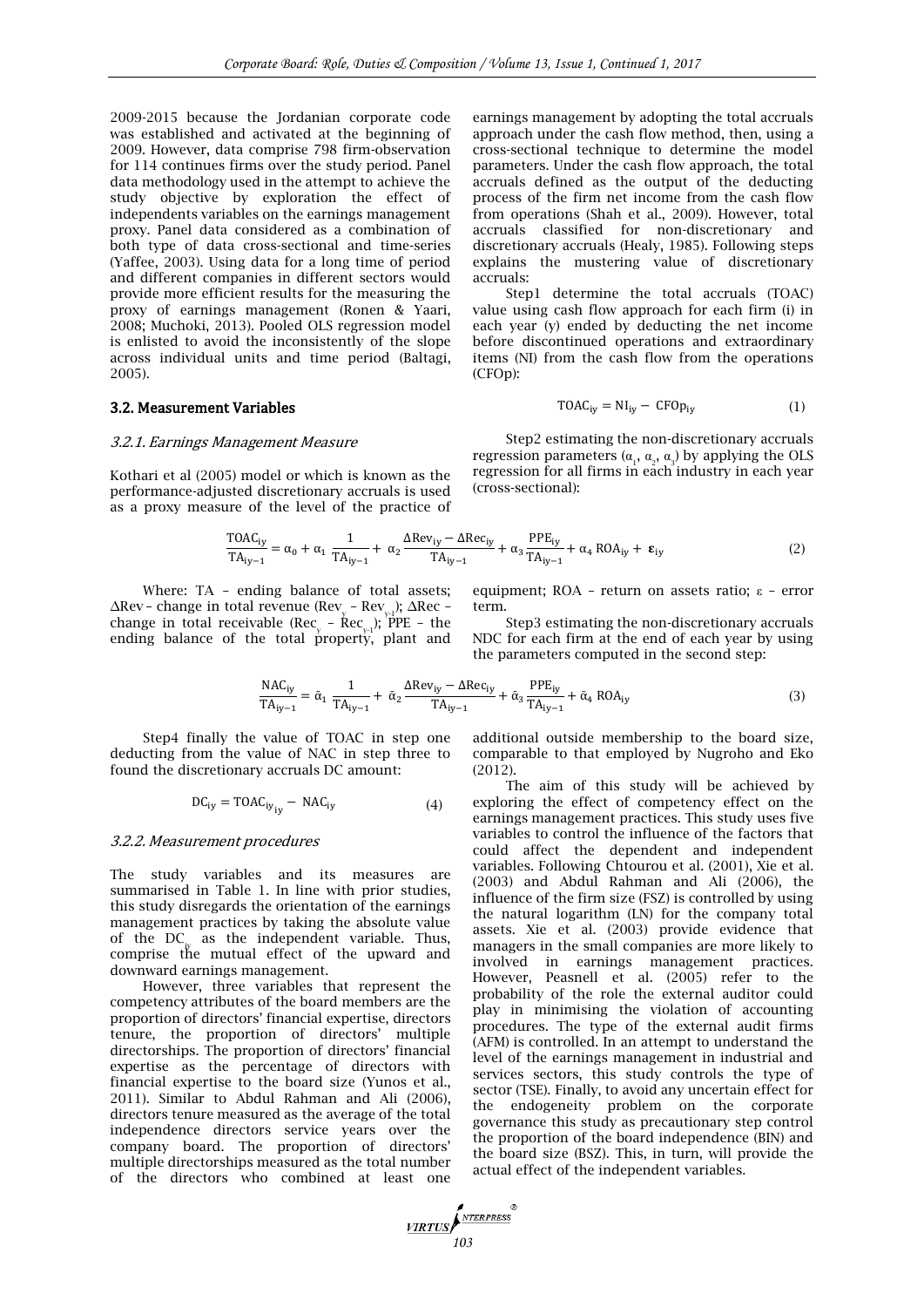| <b>Variables</b>               | Symbol     | <b>Measurement</b>                                                                                                             |  |  |  |  |
|--------------------------------|------------|--------------------------------------------------------------------------------------------------------------------------------|--|--|--|--|
| Dependent variables            |            |                                                                                                                                |  |  |  |  |
| Earnings management            | DA         | Obtained using Kothari et al. (2005) model by adopting the absolute value of the<br>discretionary accruals.                    |  |  |  |  |
| Independent variables          |            |                                                                                                                                |  |  |  |  |
| Directors' financial expertise | <b>DFE</b> | A percentage of directors with financial expertise to the board size.                                                          |  |  |  |  |
| Director tenure                | DTE.       | The average of the total independence directors service years over the company<br>board.                                       |  |  |  |  |
| Multiple directorships         | <b>DMD</b> | The total number of the directors who combined at least one additional outside<br>membership to the board size.                |  |  |  |  |
| Control Variables              |            |                                                                                                                                |  |  |  |  |
| Firm size                      | <b>FSZ</b> | The natural logarithm (LN) for the company total assets.                                                                       |  |  |  |  |
| Audit firm                     | AFM        | Dummy variable takes a value of one if the company audited by one of the Big 4,<br>otherwise zero.                             |  |  |  |  |
| Type of sector                 | <b>TSE</b> | Dummy variable takes a value of one if the company under observation is listed<br>under the industrial sector, otherwise zero. |  |  |  |  |
| Board independence             | BIN        | The proportion of a total number of independence directors to the board size.                                                  |  |  |  |  |
| Board size                     | BSZ.       | The aggregate number of the board of directors.                                                                                |  |  |  |  |

## **Table 1**. Summary of the variables measurement

## 4. EMPIRICAL RESULTS AND DISCUSSION

Table 2 presents the descriptive statistics of the continues and categorical variables defined in this study. The average value of the earnings management proxy (DA) was 0.109 that ranged between 1.4 and 0.0001 which is too close to zero. This result agrees with [Park and Shin \(2004\)](#page--1-0) where the average value of DA among Canadian firms was 0.103. Also, agree with [Abdul Rahman and Ali \(2006\)](#page--1-0) who noted the minimum value of the DA among Malaysian firms was close to zero. The directors with financial expertise were 23% on average of the sample that ranged from 100%-0%. This indicates that there is some firms listed in ASE did not have

any members with financial experience in its board, exactly, 19.67% of the firms (157 firm-observation) from the study sample. This result very close to other studies in the Asian countries, for instance, [Yunos et al. \(2011\)](#page--1-0) who pointed the proportion of directors with financial expertise was 27% on average in Malaysian listed firms. However, the descriptive statistic indicates also that the independence director tenure on average was 3.6 year with 16 years as the longest serving period. This result can consider as a reasonable value compared with the results of [Abdul Rahman and Ali](#page--1-0)  (2006) who pointed 28 years as the longest serving period of the independence director in Malaysia.

| Variables Symbol                 | Obs. | Mean              | Std. Dev.    | <b>Minimum</b> | <b>Maximum</b> |  |  |
|----------------------------------|------|-------------------|--------------|----------------|----------------|--|--|
| Continuous Variables             |      |                   |              |                |                |  |  |
| DA                               | 798  | 0.1090571         | 0.1360086    | 0.0001029      | 1.462804       |  |  |
| <b>DFE</b>                       | 798  | 0.2329623         | 0.1923484    |                |                |  |  |
| <b>DTE</b>                       | 798  | 3.61294           | 2.987482     |                | 16             |  |  |
| <b>DMD</b>                       | 798  | 0.4616278         | 0.2755147    |                |                |  |  |
| <b>FSZ</b>                       | 798  | 16.9455           | 1.430832     | 13.06016       | 21.31029       |  |  |
| BIN                              | 798  | 0.2942533         | 0.1717389    |                | 0.7142857      |  |  |
| <b>BSZ</b>                       | 798  | 8.016291          | 2.296904     |                | 13             |  |  |
| Categorical Variables            | Obs. |                   | $\theta$     |                |                |  |  |
| AFM                              | 798  |                   | 513 (64.29%) |                | 285 (35.71%)   |  |  |
| <b>TSE</b><br>$\sim$<br>$\cdots$ | 798  | $QCD + QCD + QCD$ | 378 (47.37%) |                | 420 (52.63%)   |  |  |

**Table 2.** Descriptive statistics

*Source: Authors' computation using STATA 13.0*

On the other hand, the directors with multiple directorships in ASE is 46.16% on the average. All members of the board in some of the companies listed in ASE have at least one additional outside directorship. Only 73 firm-observation (9.15%) of the study sample did not record any outside directorship for the company board member. This can be attributed to the institutional structure of the firm, for instance, some of the directors represent their families. Moreover, the natural logarithm of the firm assets was 16.94 on average. As well as, financial statements for 64.29% of the firms in ASE are not audited by one of the Big4 audit-firms.

The Mean of the independence directors is 29.42% of the study sample with maximum 71.42% and zero as a minimum. This result is very low compared with the result of [Xie et al. \(2003\)](#page--1-0) in the USA where the proportion of the independence directors on average was 67%, while 38.5% reported by [Abdul Rahman and Ali \(2006\)](#page--1-0) in Malaysia. However, the average of the board size is 8.01 member with minimum 3 and maximum 13 members. This indicates that there is some of the companies violate the Jordanian corporate code where the independence directors should be at least one-third the company board. also, the board size should be at least 5 members and not more than 13 members [\(JSC, 2009\).](#page--1-0) Actually, only 1.88% of the sample violate the sample size condition where its board size was less than 5 members. Whereas, 41.36% violate the independence directors condition where the proportion was less than on third. Finally, 47.37% of the firms in study sample are listed in the industrial sector and 52.63% are listed in the services sector.

In line with the panel data assumptions, this study applied Levin, Lin and Chu test (LLC) as one of the preferable unit root tests on the panel data to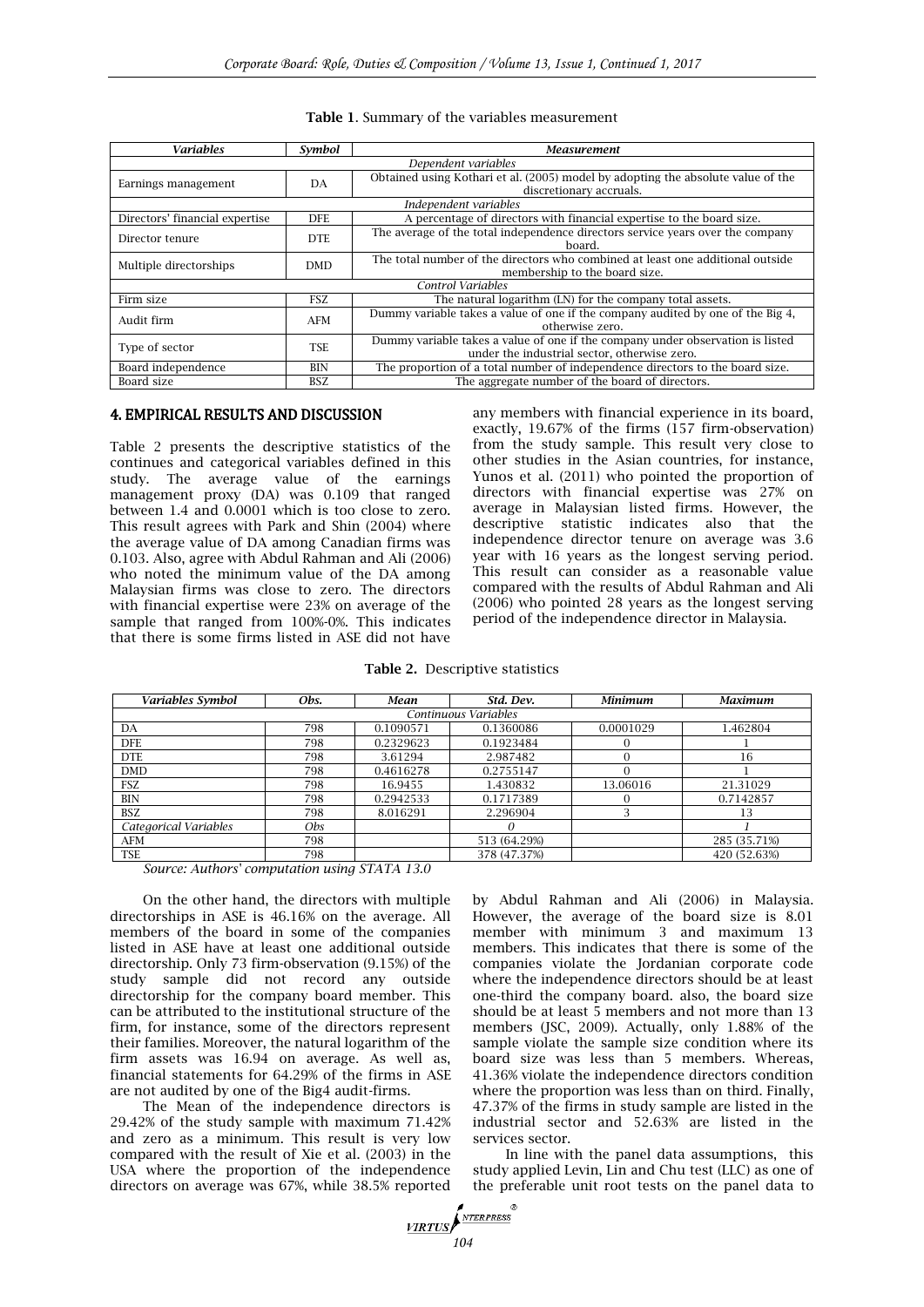check if the data is stationary or not [\(Baltagi, 2005\)](#page--1-0). The data consider as non-stationary data (unit root exists) when the p-value of the unit root test (LLC) for any variable is over than the significance level. However, Table 3 shows that all the variables are significant. Thus, the data of this study is stationary and all variables are free. However, under this study, the sector type variable is used as an explanatory variable "dummy". Hence, this variable omitted from the LLC test where it's already stationary regardless of the test result. Actually, it is impossible to compute any results for this variable because it represents nearly identical observations. This

variable represents 60 firms under the industrial sector and 54 firms under the services sector. There are no critical values can be observed for such this variable [\(Baltagi, 2005\)](#page--1-0).

In respect of the heteroscedasticity problem, the Modified Wald Test has been applied. The results in Table 3 show that the chi-square value is  $1.7e^{+07}$ and significant at 0.001. Thus, the regression model in this study suffers from the heteroscedasticity problem. While the result of the Wooldridge Test indicates that there is no serial correlation between the regression variables (insignificant  $F-value = 0.002$ ).

| Variables Symbol   |      | <b>Multicollinearity</b> | <b>LLC</b> |                 |  |
|--------------------|------|--------------------------|------------|-----------------|--|
|                    | VIF  | 1/VIF (Tolerance)        | statistic  | <i>p</i> -value |  |
| <b>DFE</b>         | 1.07 | 0.930608                 | $-13.3832$ | 0.000           |  |
| <b>DTE</b>         | 1.51 | 0.664144                 | $-11.5351$ | 0.000           |  |
| <b>DMD</b>         | 1.09 | 0.918115                 | $-17.4445$ | 0.000           |  |
| <b>FSZ</b>         | 1.43 | 0.700351                 | $-95.5559$ | 0.000           |  |
| AFM                | 1.29 | 0.777763                 | $-8.80456$ | 0.000           |  |
| <b>TSE</b>         | 1.06 | 0.947290                 | omitted    | omitted         |  |
| BIN                | 1.42 | 0.703089                 | $-17.4063$ | 0.000           |  |
| <b>BSZ</b>         | 1.40 | 0.716242                 | $-8.82504$ | 0.000           |  |
| Mean VIF           | 1.28 |                          |            |                 |  |
| Modified Wald Test |      | $1.7e^{+07**}$           |            |                 |  |
| Wooldridge Test    |      | 0.002                    |            |                 |  |

**Table 3.** Diagnostic checks

*Significant level \*\*\* 1% and \*\* 5%*

*Source: Authors' computation using STATA 13.0*

Meanwhile, this study applied the Pearson correlation coefficients, the variance inflation factor (VIF) or the tolerance factor  $(1/VIF)$  to satisfy if there is any multicollinearity problem between the study variables either dependent or independent. According to [Gujarati \(2003\),](#page--1-0) the multicollinearity problem exists when the correlation coefficients value between two variables is higher than 0.8. While its exists also if the value of VIF is greater than 10 and the value of 1/VIF is below 10%. Table 3 shows that the VIF and the 1/VIF factor for all variables are within the standard range (VIF>10; 1/VIF<10%). As well as, Table 4 presents that no correlation value exceed 0.8 between any two variables. Hence, the study variables do not suffer from the multicollinearity (collinearity) problem.

**Table 4.** Pearson correlation coefficients

| Variables Symbol | DA        | <b>DFE</b> | <b>DTE</b> | <b>DMD</b> | <b>FSZ</b> | AFM       | <b>TSE</b> | BIN    | <b>BSZ</b> |
|------------------|-----------|------------|------------|------------|------------|-----------|------------|--------|------------|
| DA               | L.0000    |            |            |            |            |           |            |        |            |
| <b>DFE</b>       | $-0.1393$ | 1.0000     |            |            |            |           |            |        |            |
| <b>DTE</b>       | $-0.0516$ | 0.0969     | .0000      |            |            |           |            |        |            |
| <b>DMD</b>       | 0.0496    | 0.0689     | 0.1920     | 1.0000     |            |           |            |        |            |
| <b>FSZ</b>       | $-0.1551$ | 0.0761     | 0.0491     | $-0.0273$  | .0000      |           |            |        |            |
| AFM              | $-0.2390$ | 0.2421     | 0.0848     | 0.0809     | 0.3927     | 1.0000    |            |        |            |
| <b>TSE</b>       | $-0.0925$ | $-0.0006$  | $-0.0686$  | 0.0349     | $-0.1804$  | $-0.1309$ | 1.0000     |        |            |
| <b>BIN</b>       | $-0.2887$ | 0.0917     | 0.5330     | 0.0855     | 0.0089     | 0.0891    | 0.0439     | 1.0000 |            |
| <b>BSZ</b>       | $-0.1069$ | 0.1167     | 0.2529     | 0.1979     | 0.4353     | 0.2898    | $-0.0720$  | 0.1614 | 1.0000     |

*Source: Authors' computation using STATA 13.0*

Overall, this study applied the correcting robust standard error to obviate the heteroscedasticity problem under Pooled OLS regression [\(Hoechle, 2007\)](#page--1-0). Table 5 offers the results of the regression model, the model is significantly fit at 0.001 level (F-value = 24.3). The variable used in this regression explain 17.44% of the variation of the dependent variable (DA). Also, *t*-Static of the consistent of the regression is 4.84 and significantly at 0.001. The results of the Pooled OLS regression refers that more directors with financial expertise will improve the effectiveness level of the board of directors and increase monitoring power to

minimise the opportunistic behaviours. However, directors, financial expertise is negatively and significantly associated with earnings management proxy. Thus, the firms with professional directors whose have a sufficient financial expertise are not suffered from a high earnings management practices in ASE. These results agree with the agency theory perspective and the prior study's findings that noted that directors with financial knowledge and expertise are more effective to minimise earnings management practices such as [Xie et al. \(2003\); Park](#page--1-0)  and Shin (2004) and [Lin and Hwang \(2010\).](#page--1-0) Thus the  $H_{1}$  is accepted.

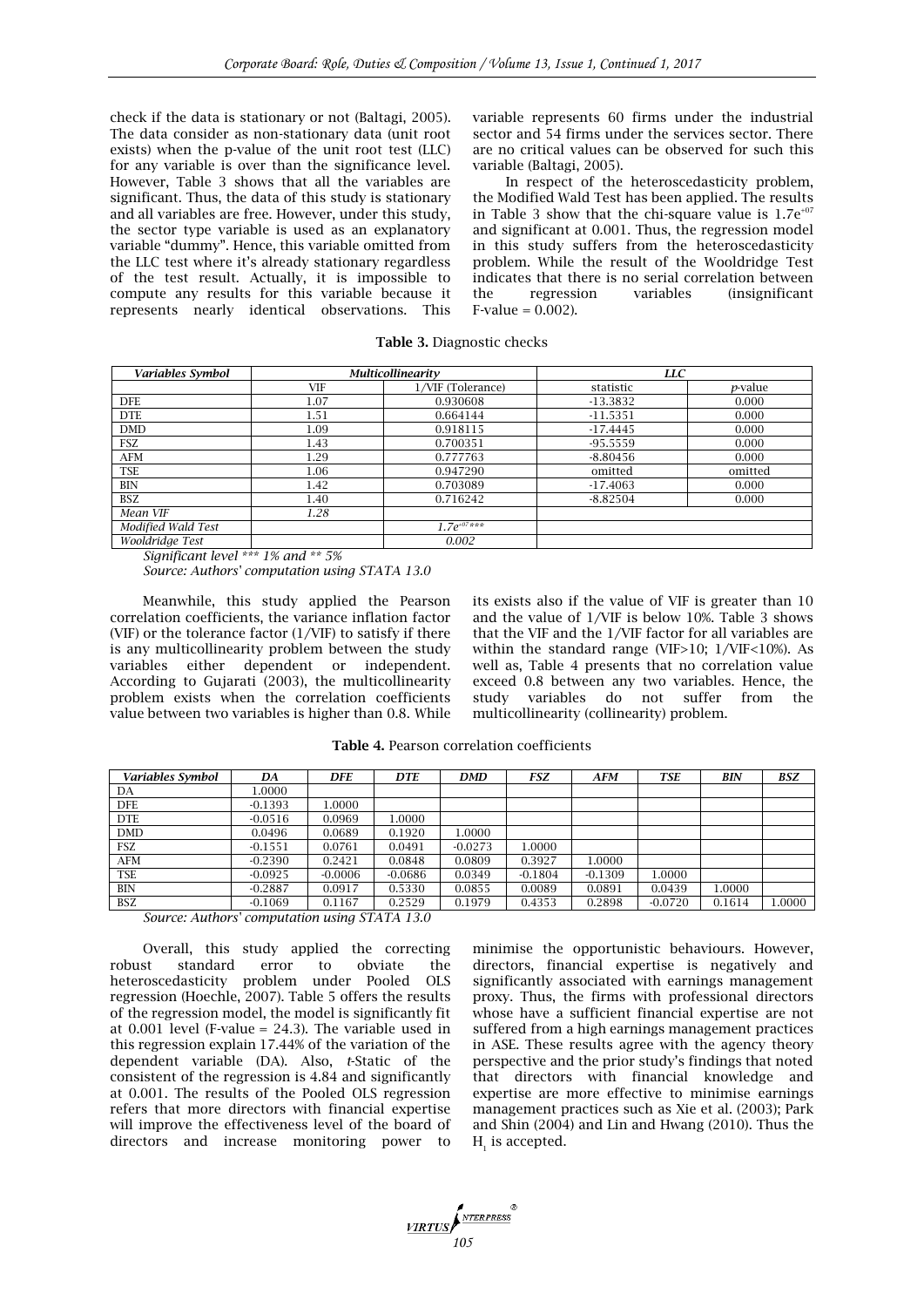| <b>Variables</b> | $DA = \beta_{\alpha} + \beta_{\gamma}$ DFE, $+ \beta_{\gamma}$ DTE, $+ \beta_{\gamma}$ DMD, $+ \beta_{\gamma}$ FSA, $+ \beta_{\gamma}$ AFM, $+ \beta_{\gamma}$ TSE, $+ \beta_{\gamma}$ BIN, $+ \beta_{\gamma}$ BSZ, $+ \varepsilon_{\gamma}$ |          |       |  |  |  |
|------------------|----------------------------------------------------------------------------------------------------------------------------------------------------------------------------------------------------------------------------------------------|----------|-------|--|--|--|
|                  | <b>Coefficients</b>                                                                                                                                                                                                                          | t-static | P > t |  |  |  |
| DFE.             | $-0.0524594$                                                                                                                                                                                                                                 | $-2.60$  | 0.011 |  |  |  |
| <b>DTE</b>       | 0.0061378                                                                                                                                                                                                                                    | 3.77     | 0.000 |  |  |  |
| <b>DMD</b>       | 0.036985                                                                                                                                                                                                                                     | 6.02     | 0.000 |  |  |  |
| <b>FSZ</b>       | $-0.0092151$                                                                                                                                                                                                                                 | $-2.02$  | 0.046 |  |  |  |
| AFM              | $-0.0520808$                                                                                                                                                                                                                                 | $-6.58$  | 0.000 |  |  |  |
| TSE              | $-0.0307649$                                                                                                                                                                                                                                 | $-1.96$  | 0.052 |  |  |  |
| <b>BIN</b>       | $-0.2669605$                                                                                                                                                                                                                                 | $-29.72$ | 0.000 |  |  |  |
| <b>BSZ</b>       | $-0.0003293$                                                                                                                                                                                                                                 | $-0.16$  | 0.877 |  |  |  |
| _Con             | 0.3541707                                                                                                                                                                                                                                    | 4.84     | 0.000 |  |  |  |
| $R$ -sa          | 0.1744                                                                                                                                                                                                                                       |          |       |  |  |  |
| F-value (group)  | 6561.65***                                                                                                                                                                                                                                   |          |       |  |  |  |
| F-value          | $24.3***$                                                                                                                                                                                                                                    |          |       |  |  |  |

**Table 5.** The robust pooled OLS regression results

*Notes: Significant level \*\*\* 1% and \*\* 5% Source: Authors' computation using STATA 13.0*

In contrast, each of the director's tenure and the director's multiple directorships is significantly and positively correlated with the earnings management proxy. This indicates that the independence directors with longer tenure are not effective to minimise the opportunistic behaviours. The independent directors with longer tenure are engaged with the earnings management practises. As well as, directors with multiple directorships lead to weakens the monitoring role of the board and shifted their orientation to be engaged with a high level of earnings management practices. These results agree with the friendliness hypothesis where the longer tenure inside the company board could be linked to friendship relations with the company managers [\(Vafeas, 2003\)](#page--1-0). As well as, it agree with busyness hypothesis where the directors with additional outside directorships have become too busy to fulfil their responsibilities [\(Ferris et al.,](#page--1-0)  [2003\)](#page--1-0). Overall, the monitoring role of the directors is shifted to be meaningless when they served for a long time in the board or/ and combined multiple outside directorships. In the other words, the monitoring role shifted to be exploiting role since directors are more likely to be involved in the opportunistic behaviours or not able to detect that at least. Thus, the  $H_{2,3}$  are rejected since the higher director tenure and outside memberships are associated with higher earnings management.

In regard to the control variables, only the effect of the board size is insignificantly correlated with the DA. While the natural logarithm of the firm total assets (FSZ) is significantly negatively associated with DA. This specifies that the managers in larger companies less incentives to practices earnings management consisting [Xie et al. \(2003\)](#page--1-0) in the USA; [Abdul Rahman and Ali \(2006\)](#page--1-0) in Malaysia. Also, when the financial statement audited by one of the Big4 firms the earnings management practices are in low level. Thus, managers avoid manipulating earnings when the external auditor is one of the Big4 audit firms. The AFM is significantly negative correlated with DA.

Finally, each of the sector type (TSE) and the proportion of the independence directors (BIN) are negatively correlated with earnings management. This indicates that the firms sorted in industrial sectors are less suffers from the earnings management comparing with that sorted on the services sectors. Meanwhile, the board with more independent directors become more effective to monitor the opportunistic behaviours, consisting with agency theory perspective.

## 5. CONCLUSIONS

This study aimed to examine the nature of the relationship between the competency attitudes of the board members and earnings management practices by using the panel data technical method over the data collected from ASE for the nonfinancial firms during 2009-2015. The main objective of this study is to determine the effectiveness of the monitoring role of the board of directors by combining the perspectives of the agency and resource dependence theory. Thus exploring the optimal situation for the board competency attributes under the hypotheses of the reputation, expertise, friendliness and/or busyness.

The prediction made about the competency of board members and its role of the monitoring the discretionary accruals are inaccurate. Only the financial expertise of directors have negatively correlated with earnings management proxy. Meanwhile, each of the independence directors' tenure and the director's multiple directorships has a positive relationship with earnings management proxy. This implies that each of the friendliness or busyness hypotheses are more appropriate in Jordanian environment than the reputation and expertise hypotheses. This can explain the weakness of the board of directors to fulfil their monitoring role and the higher level of earnings management.

In the earnings management context, our findings advocate that the longer tenure of the independent directors and the multiple directorships would be destructive in the corporate governance. This advocate does not deny that such these attributes contribute to improving the competency level of the board member, but they are reflected on the directors monitoring role. The personal interests, friendly relations and busyness become the predominant situations that would shift these attributes to elements of the weakness of the corporate governance at a specific level in the developing countries.

These findings would likely to provide assistance for the policy makers and the regulatory institutions in Jordan to modify the corporate governance code. For instance, limit the service intervals of the independence directors to be not more than six years, as well as, limit the outside directorships for each director up to three outside directorships either in the personal capacity or in the representative of a legal person. Besides, link these attributes by the board size such as the

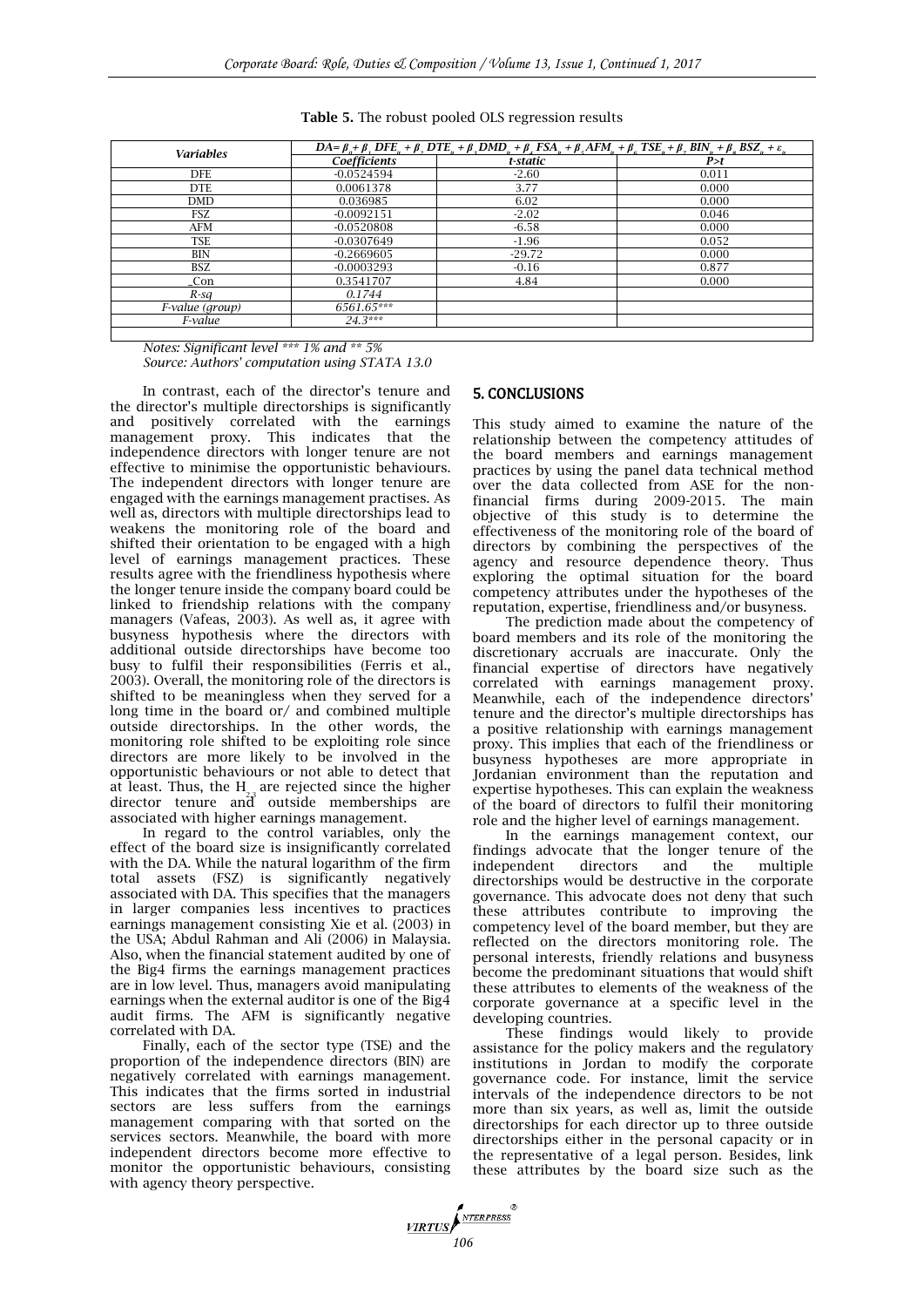directors with multiple directorships not exceeds one-third of the board.

Despite these results, different limitations could restrict this study. For instance, this study examined on earnings management by adopting the discretionary accruals as a proxy. Future research can focus on the real earnings management, earnings conservatism, fraud, financial restatement. This would provide further insight into the ability to generalise these results in the developing countries. Also, in an attempt to explain the attitudes of the board of directors under the hypotheses of the reputation, expertise, friendliness and/or busyness, this study focused on the director's competency attributes. Thus, this study did not consider the other attributes of the board of directors such as meeting, CEO duality, gender and the attributes of the directors on the audit committee which opened up possible research areas in the future.

### REFERENCES

- 1. Abdul Rahman, R. and Ali, F.H.M. (2006). Board, audit committee, culture and earnings management: Malaysian evidence. *Managerial Auditing Journal,* 21(7), 783-804.
- 2. Anderson, R.C. and Bizjak, J.M. (2003). An empirical examination of the role of the CEO and the compensation committee in structuring executive pay. *Journal of Banking & Finance,* 27(7), 1323-1348.
- 3. Anderson, R.C., Mansi, S.A. and Reeb, D.M. (2004). Board characteristics, accounting report integrity, and the cost of debt. *Journal of accounting and economics,* 37(3), 315-342.
- 4. Badolato, P.G., Donelson, D.C. and Ege, M. (2014). Audit committee financial expertise and earnings management: The role of status. *Journal of accounting and economics,* 58(2), 208-230.
- 5. Baltagi, B. (2005). *Econometric analysis of panel data* (3rd ed.): John Wiley & Sons.
- 6. Barton, D., Coombes, P. and Wong, S.-Y. (2004). Asia's governance challenge. *McKinsey Quarterly*(2), 54-61.
- 7. Beasley, M.S. (1996). An empirical analysis of the relation between the board of director composition and financial statement fraud. *Accounting review*, 443-465.
- 8. Byrd, J.W. and Hickman, K.A. (1992). Do outside directors monitor managers?: Evidence from tender offer bids. *Journal of Financial Economics,*  32(2), 195-221.
- 9. Chtourou, S., Bedard, J. and Courteau, L. (2001). Corporate governance and earnings management. *Corporate Governance and Earnings Management*  (April 21, 2001).
- 10. Downes, M. and Russ, G.S. (2005). Antecedents and consequences of failed governance: The Enron example. *Corporate Governance: The international journal of business in society,* 5(5), 84-98.
- 11. Ebrahim, A. (2007). Earnings management and board activity: An additional evidence. *Review of Accounting and Finance,* 6(1), 42-58.
- 12. Fama, E.F., and Jensen, M.C. (1983). Separation of ownership and control. *Journal of law and economics,* 26(2), 301-325.
- 13. Ferris, S.P., Jagannathan, M. and Pritchard, A.C. (2003). Too busy to mind the business? Monitoring by directors with multiple board appointments. *Journal of Finance,* 58(3), 1087-1111.
- 14. Field, L., Lowry, M. and Mkrtchyan, A. (2013). Are busy boards detrimental? *Journal of Financial Economics,* 109(1), 63-82.

*107 <u><i>107*</del> *107*</u>

- 15. Ghosh, A., Marra, A. and Moon, D. (2010). Corporate boards, audit committees, and earnings management: Pre‐and post‐SOX evidence. *Journal of Business Finance & Accounting,* 37(9‐10), 1145-1176.
- 16. Goh, B.W. (2009). Audit committees, boards of directors, and remediation of material weaknesses in internal control. *Contemporary Accounting Research,* 26(2), 549-579.
- 17. Gujarati, D.N. (2003). Basic Econometrics. 4th. *New York: McGraw-Hill*.
- 18. Gul, F.A. and Leung, S. (2004). Board leadership, outside directors' expertise and voluntary corporate disclosures. *Journal of Accounting and Public policy,* 23(5), 351-379.
- 19. Güner, A.B., Malmendier, U. and Tate, G. (2008). Financial expertise of directors. *Journal of Financial Economics,* 88(2), 323-354.
- 20. Habib, A., Bhuiyan, U.B. and Islam, A. (2013). Financial distress, earnings management and market pricing of accruals during the global financial crisis. *Managerial Finance,* 39(2), 155-180.
- 21. Healy, P.M. (1985). The effect of bonus schemes on accounting decisions. *Journal of accounting and economics,* 7(1), 85-107.
- 22. Healy, P.M. and Wahlen, J.M. (1999). A review of the earnings management literature and its implications for standard setting. *Accounting horizons,* 13(4), 365-383.
- 23. Hoechle, D. (2007). Robust standard errors for panel regressions with cross-sectional panel regressions with cross-sectional dependence. *Stata Journal,* 7(3), 281.
- 24. Jamaludin, N.D., Sanusi, Z.M. and Kamaluddin, A. (2015). Board structure and earnings management in Malaysian government linked companies. *Procedia Economics and Finance,* 28, 235-242.
- 25. Jensen, M.C. and Meckling, W.H. (1976). Theory of the firm: Managerial behavior, agency costs and ownership structure. *Journal of Financial Economics,* 3(4), 305-360.
- 26. Jiraporn, P., Davidson, W.N., DaDalt, P. and Ning, Y. (2009). Too busy to show up? An analysis of directors' absences. *The Quarterly Review of Economics and Finance,* 49(3), 1159-1171.
- 27. Jordanian Securities Commission (2009). Corporate governance code for shareholding companies listed on Amman Stock Exchange. Retrieved from the World Wide Web: [http://www.sdc.com.jo/arabic/images/stories/pdf](http://www.sdc.com.jo/arabic/images/stories/pdf/corporate_governance_companies.pdf) [/corporate\\_governance\\_companies.pdf](http://www.sdc.com.jo/arabic/images/stories/pdf/corporate_governance_companies.pdf)
- 28. Kiel, G.C. and Nicholson, G.J. (2003). Board composition and corporate performance: How the Australian experience informs contrasting theories of corporate governance. *Corporate Governance: An International Review,* 11(3), 189-205.
- Kim, K., Mauldin, E. and Patro, S. (2014). Outside directors and board advising and monitoring performance. *Journal of accounting and economics,* 57(2), 110-131.
- 30. Kothari, S.P., Leone, A.J. and Wasley, C.E. (2005). Performance matched discretionary accrual measures. *Journal of accounting and economics,*  39(1), 163-197.
- 31. Lanfranconi, C. and Robertson, D. (2002). Corporate financial reporting: The role of the board of directors. *Ivey Business Journal,* 67(1), 1-3.
- 32. Lin, J.W. and Hwang, M.I. (2010). Audit quality, corporate governance, and earnings management: A meta‐analysis. *International Journal of Auditing,*  14(1), 57-77.
- 33. Lipton, M. and Lorsch, J.W. (1992). A modest proposal for improved corporate governance. *The business lawyer,* 48(1), 59-77.